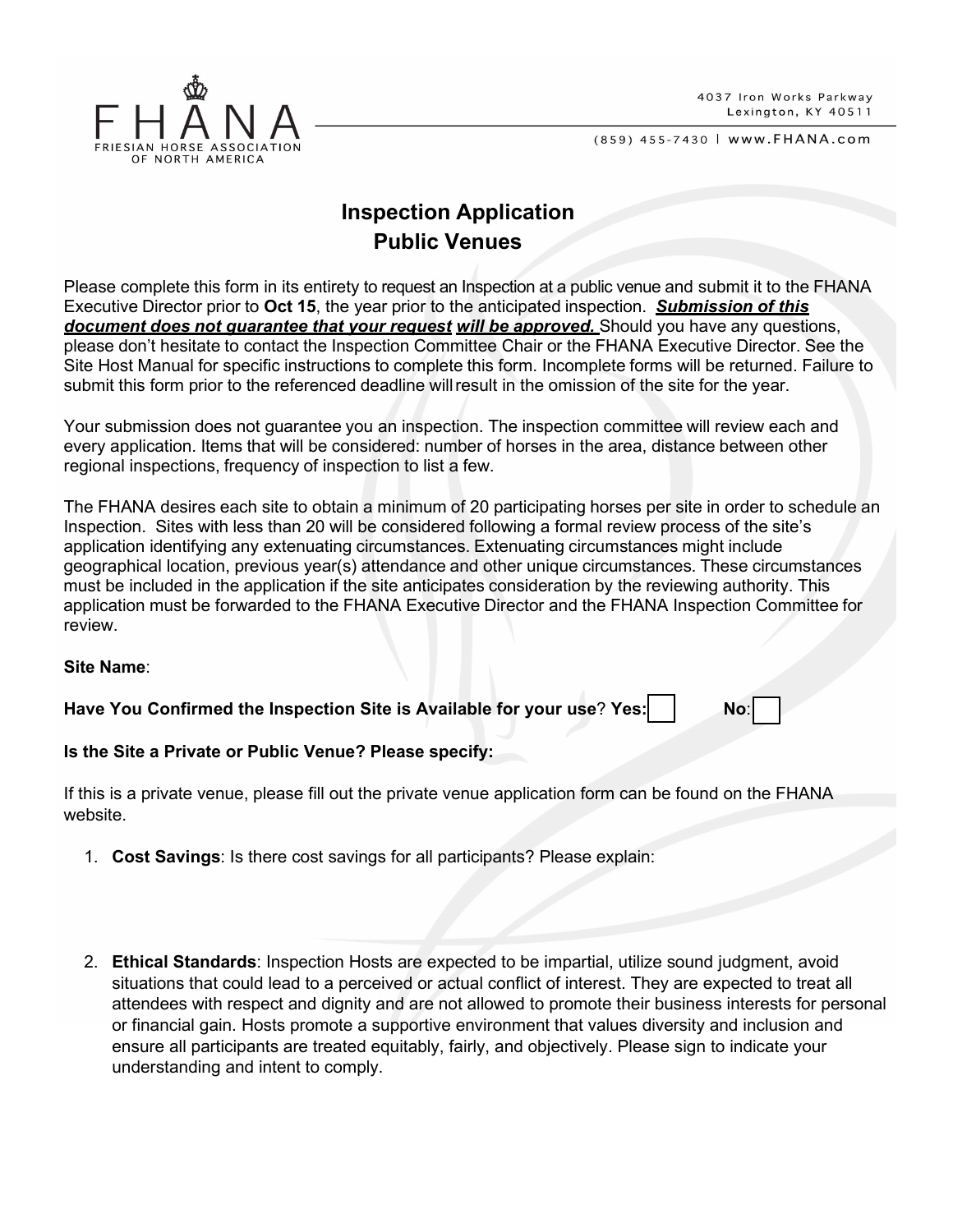

(859) 455-7430 | www.FHANA.com

What are your plans as host to ensure compliance with these ethical standards?

- 3. **Facilities:** Does the site have or provide adequate and safe stabling for all participants, an appropriate and safe arena, and access to a covered arena in case of inclement weather?
- 4. **Geographical Location (City/State**):
- 5. **Point of Contact**: Name: Phone: Email:
- 6. **Hosting Chapter(s) (if applicable):**
- 7. **Preferred Day of the week (Please List 3):**
- 8. **Anticipated Number of Horses**:
- **9. Facility Information:** Indoor Arena Size: Outdoor Arena Size: Quantity of Stalls:
	- Address: Phone :
- 10. **Insurance Requirements** (Please list the requirements of the facility):

Insurance Example: Ionia County Fairgrounds 317 S. Dexter Ionia, MI 48846 Additional Info:

**The Ionia Free Fair Association, its directors, employees and agents are named as Additional Insured as per written contract with respect to the General Liability policy described above and subject to provisions and limitations of the policy**